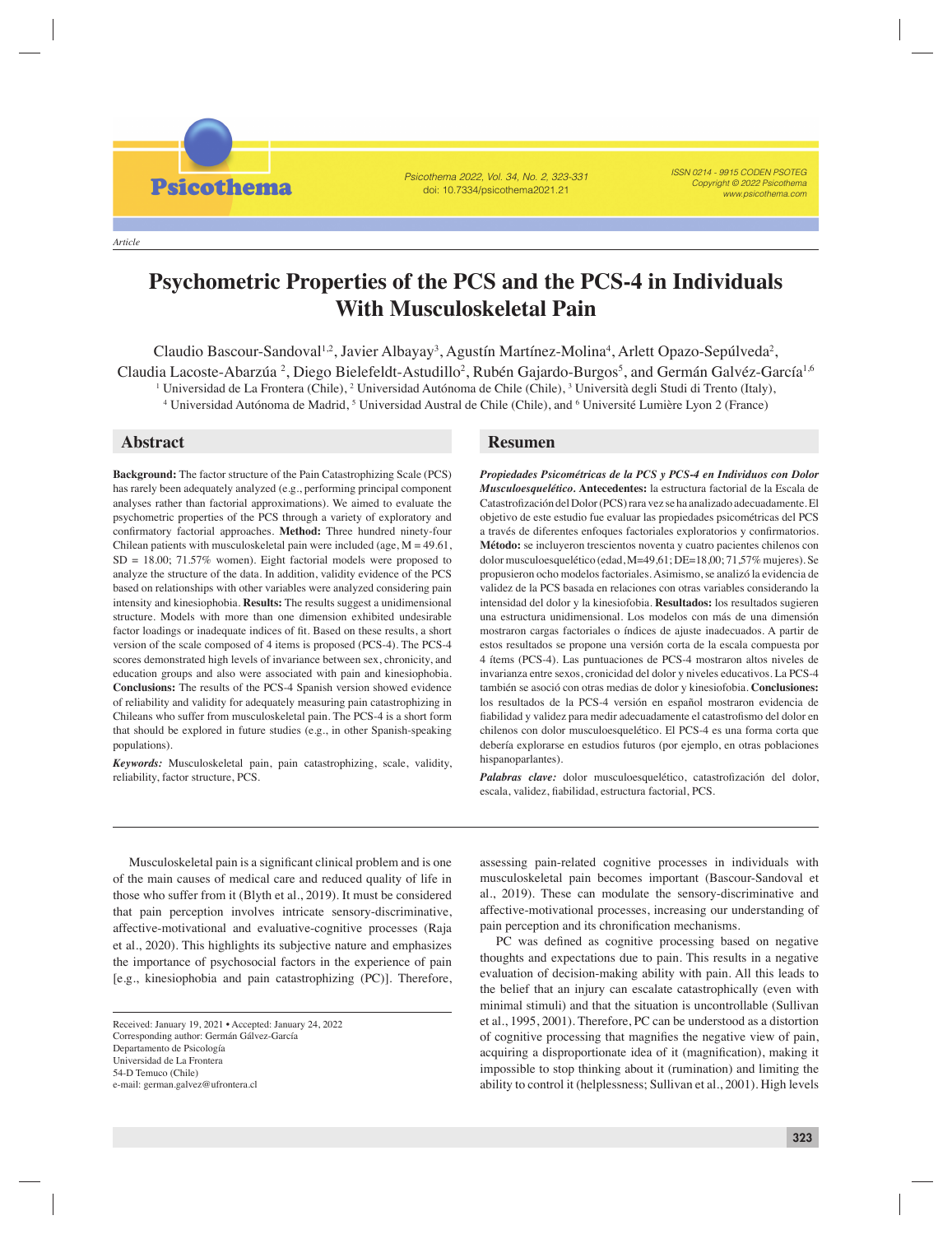of PC have been associated with greater pain intensity (Day & Thorn, 2010), increased risk of developing chronic pain (Burns et al., 2015), greater kinesiophobia (Salvador et al., 2020), increased perception of disability (Wertli et al., 2014) and the loss of the improvement achieved in treatment (Moore et al., 2016).

Sullivan et al. (1995) developed the Pain Catastrophizing Scale (PCS) to evaluate PC. The PCS is one of the most commonly used instruments to measure PC in the clinical field and research. Theoretically, the PCS measures PC as a stable 'trait' variable (Darnall et al., 2017a).

The initial Sullivan analyses of PCS responses supported a three-component structure based only on the PCS's principal components analysis (PCA). Both PCA and exploratory factor analysis (EFA) are variable reduction techniques but are frequently mistaken in this case (Garrido et al., 2013). The surprising thing about this case is that only previous and recent work has accounted for this circumstance (Cook et al., 2021).

The three-component structure of the PCS has been improperly supported several times (García et al., 2008; Ikemoto et al., 2020; Olmedilla et al., 2013). The PCS never obtained robust empirical support for the three mentioned components in an exploratory factorial way (although it did show components or composites, which is different; Widaman, 2007). Later works directly assumed the three-factorial structure as the most suitable. On the one hand, this error is due to the abuse by some researchers of the default configuration of some software in the data reduction section (e.g., SPSS). On the other hand, this error is due to the misuse of the Confirmatory Factor Analysis (CFA), whose strict loading restrictions should be used to answer more specific hypotheses. However, this error is a classic one, and the editors or reviewers usually advise it of the manuscripts during the revision process (Hancock et al., 2010). Nevertheless, this is not the case, so one of the objectives of this study is to support an appropriate factorial structure as far as possible. A proper assessment of the data dimensionality is still lacking (e.g., using parallel analysis; Garrido et al., 2013), with an exploratory factorial strategy (e.g., EFA or ESEM). Then, if appropriate, carry out a confirmatory strategy (e.g., CFA).

In addition to the lack of adequate data structure support, the sociodemographic influences have still not been evaluated in Spanish-speaking samples. Differences in PC have been described according to sex (Sullivan et al., 2001), chronicity (acute pain vs. chronic pain; Sullivan et al., 2001) and education level (Shen et al., 2018). These differences could be related to language barriers (Sehn et al., 2012).

There is evidence that various territorial regions show disparities in economic, sociocultural factors and their healthcare system that differentiate pain-related conditions (Campbell & Edwards, 2012; Size et al., 2007). It has been suggested that cultural and social surroundings could contribute to variations in PC (Ikemoto et al., 2020). Thus, studies are needed in developing countries, such as the Latin American countries, particularly Chile. This contrasts with the fact that most of the evidence comes from developed countries with high GDPs, like the United States, which had a GDP of 21.374 trillion in 2019, or Spain with a GDP of 1.394 trillion in 2019 versus Chile, which had a GDP of 282.318 billion in 2019 (World Bank Group, 2020).

Given the limitations in generalizing the results from previous studies, the general aim of this study is to describe the psychometric properties (validity in terms of its structure and reliability as internal consistency) of the PCS in individuals with musculoskeletal pain. In addition, the validity evidence based on relations with other variables were analyzed considering pain intensity and kinesiophobia because these variables have been linked in behavioral cognitive theoretical models (i.e., fearavoidance model; Leeuw et al., 2007). Considering previous studies, we anticipate the relation of PC with pain intensity (Monticone et al., 2012; Sullivan et al., 1995) and kinesiophobia (Monticone et al., 2012; Salvador et al., 2020) will be moderate and positive. As a secondary aim, sociodemographic influences in PC were analyzed.

#### Method

# *Participants*

A sample of 394 individuals with musculoskeletal pain (mean  $age = 49.61$ ,  $SD = 18.00$  years old, 282 women, 71.57%) were recruited for this cross-sectional study by non-probabilistic and consecutive sampling. Participants were contacted at two Chilean university rehabilitation centers at the beginning of treatment. They were diagnosed with a musculoskeletal disorder in 2018- 2019 (sociodemographic and clinical characteristics of the sample are presented in Table 1). For the adequate implementation of the confirmatory factor analysis (CFA), a number equal to or greater than 300 participants was needed (Moshagen & Musch, 2014). This number exceeds the recommendations of 10 or 20 participants per item (13 items = 260 participants; Muñiz & Fonseca-Pedrero, 2019). The inclusion criteria were as follows: people aged 18 years or over, permanent residence in Chile, and a medical diagnosis of pathologies of musculoskeletal origin. Individuals who presented a neurological and/or cognitive condition that did not allow for the assessment to be performed adequately were excluded, as well as individuals with a severe uncompensated visual or auditory disability were excluded  $(N = 23)$ . This study had the approval of the Ethics Committee of the *Universidad Autónoma de Chile*, Chile, and was conducted in accordance with the declaration of Helsinki. All participants gave written informed consent. The collected data was anonymized. The responses were stored in a secure server under a unique number so that no participant could be personally identified from the dataset.

#### *Instruments*

*Pain Catastrophizing.* The Spanish version of the PCS (Olmedilla et al., 2013) measured pain catastrophizing. The PCS has 13 questions. These have a response from 0 ("Not at all") to 4 ("All the time"), being expressed as a total score that varies between 0 and 52 points, where the higher score is related to a higher level of catastrophism.

It should be noted that a committee of researchers with expertise in the cultural adaptation of assessment instruments and the authors analyzed the instrument's content, concluding that it was adequate to be applied to the participants. Therefore, the PCS was applied without modifications. Likewise, a qualitative pilot study was carried out from three discussion groups (3-5 participants with musculoskeletal pain for each group) to test the instrument in terms of semantic or grammar errors and the degree of comprehensibility of the instructions and the items (Muñiz & Fonseca-Pedrero, 2019). None of the 12 participants (mean age  $= 46$ ,  $SD = 15.39$  years old)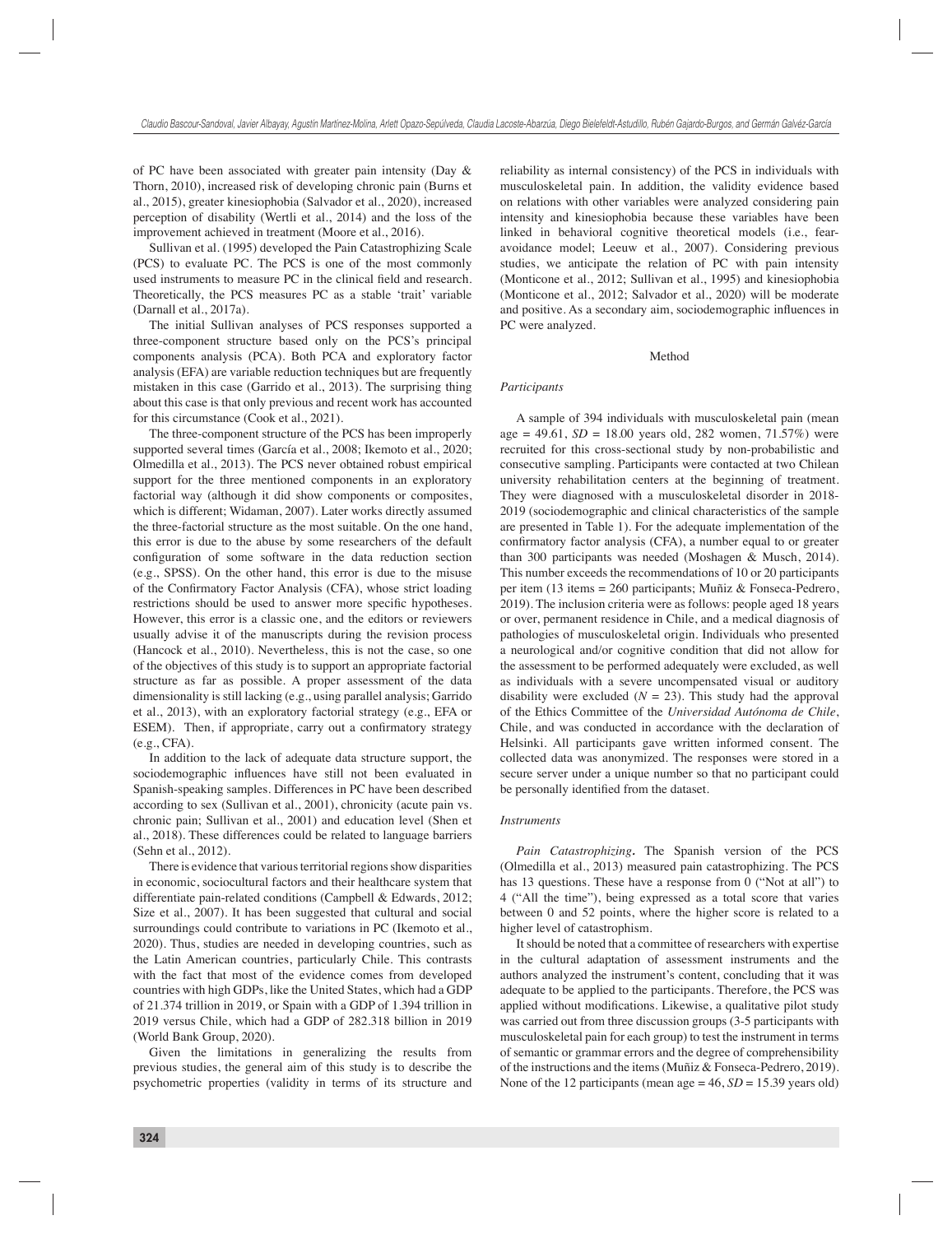indicated difficulties in completing the scale; these participants were not included in the final sample of this study.

*Pain Intensity.* Pain intensity was assessed using a visual analog scale (VAS), given that it is a highly reproducible instrument, easy and quick to apply and frequently used in clinical practice (Treede et al., 2019). Pain intensity perceived at rest (VASr), pain intensity during movement (VASm) and average pain intensity in the last 7 days (VAS7d) were evaluated. To evaluate VASr, VASm and VAS7d, the patient was asked to score their pain while remaining still, while performing the movement that causes the most pain and the average of their pain in the last 7 days marking on a solid 100 mm line  $(0 = "No pain"$  and  $100 = "Worst pain image intable").$ 

*Pain-Related Interference.* Pain-related interference, which describes how pain interferes with an individual's daily activities (Treede et al., 2019), was assessed through a VAS (VASi) that on the left end expressed the absence of interference ("Without interference") and on its right end the maximum interference ("Unable to perform my activities").

*Pain Duration.* Patients were categorized according to the duration of the pain in months as having acute pain (i.e., less than or equal to three months) and chronic pain (i.e., longer than three months).

*Kinesiophobia.* The Spanish version of the 11-item Tampa Scale for Kinesiophobia (TSK; Gómez-Pérez et al., 2011) was applied to evaluate this variable. Each item is valued on a Likert-type scale ranging from 1 ("Totally disagree") to 4 ("Totally agree"). The score is expressed on a scale of 11 to 44 points, with higher values reflecting greater fear of re-injury. The scale scores showed an adequate internal consistency (Cronbach's Alpha =  $0.79$  to  $0.81$ ; Gómez-Pérez et al., 2011).

*Sociodemographic Data Questionnaire.* A short questionnaire was used to record the participants' sociodemographic data (i.e., age, sex, years of formal education, type of musculoskeletal disorder and occupation).

#### *Procedure*

During the first session of treatment at the rehabilitation centers, the participants were informed of the purpose of the study and what their participation consisted of. The participants completed their sociodemographic, clinical, PCS and TSK data. To reduce the possible biases associated with self-report instruments, adequate time and space were set aside in the interviews. In addition, adequate training was given to the interviewing professional in the systematic application of the questionnaires (i.e., use of clear, direct and understandable language). Participants could choose to complete the surveys by themselves or with the assistance of an evaluator. The evaluator verified that each participant completed all the fields to avoid missing data. Study data were collected and managed using REDCap software.

# *Data Analysis*

*Internal Structure.* Before evaluating the factorial models, the dimensionality of the data was assessed with a parallel analysis (Factor software10.8.04; Garrido et al., 2013, Lorenzo-Seva & Ferrando, 2013).

The data modeling strategy followed in this study aims to evaluate the indicated PCS factors of previous studies (in a confirmatory way) and then continue with more flexible factorial approaches

(in an exploratory fashion). Eight factorial approaches were tested: First (M1), a simple unidimensional structure was evaluated. Second (M2 and M3), two CFA were performed to evaluate the original theoretical model (i.e., three factors correlated or three factors in a hierarchical structure). Then, a fourth exploratory structural equation model was proposed (ESEM; M4). The ESEM target approach has many advantages over the CFA (Martínez-Molina & Arias, 2018). Since exploratory models have rarely been performed and are necessary, two other EFAs were evaluated (M5 and M6) with two and three factors, respectively. A seventh model (M7) was also created to evaluate the bi-factor nature of the construct. In this structure, a general orthogonal factor was specified in all items (in addition to the seven specific factors, also orthogonal). Finally (M8), an eighth and last model was proposed considering all the previous factorial results (M1 to M7).

The weighted least squares and adjusted mean and variance estimator (WLSMV) was chosen in Mplus software (Muthén & Muthén, 2015) for all of these analyses (a robust estimator with ordinal data with relatively small samples; Shi et al., 2018). Goodness of fit was evaluated using the most widespread indices, and cutoff recommendations (Schreiber, 2017);  $\chi^2$ ,  $\chi^2$ /df, comparative fit index (CFI), Tucker-Lewis Index (TLI) and root mean square error of approximation (RMSEA).

*Measurement Invariance.* Assuming the factorial model that best suits the data (i.e., according to the parallel analysis, appropriate factor loadings and parsimony), a series of nested models were performed to test the invariance of their parameters at different levels between groups of participants. First, the *configural* level of invariance was tested, then *strong* invariance level, and finally *strict* invariance level: the *configural* test assumes the dimensionality equivalence in terms of the number of dimensions and the configuration of factor loadings; the *strong* invariance propose that the factorial loadings, as well as the intercepts of the items (the thresholds, in this case), be equal in magnitude between groups; and the *strict* test the reliability equivalence of the scores (i.e., residual variances of the items) must be equivalent between groups (Martínez-Molina & Arias, 2018). In this study, invariance tests were executed between (1) sexes (women vs. men), (2) chronicity of the pain (acute vs. chronic) and (3) education level (≤12 years vs. >12 years). Twelve years (i.e., secondary education) was considered the cutoff point given that they are the years of mandatory education in Chile.

*Descriptive Statistics and Internal Consistency of the scale scores.* Jamovi program was used to obtain basic descriptives, mean comparisons and reliability coefficients (The Jamovi project, 2021). Cronbach's Alpha  $(\alpha)$  and McDonald's Omega  $(\omega)$  coefficients were computed to estimate the internal consistency of the scale scores. In addition, the item-rest correlation was also analyzed.

*Validity Evidence Based on Relations With Other Variables.*  In order to add validity evidence based on relations with other variables to de data from this study, Spearman's rho correlations were executed between the PCS, VASr, VASm, VAS7d, VASi and TSK (considering weak for 0.1, moderate for 0.3 and strong for 0.5; Cohen, 1988).

#### Results

The sociodemographic and clinical characteristics of the sample are presented in Table 1. No missing values were present in the dataset.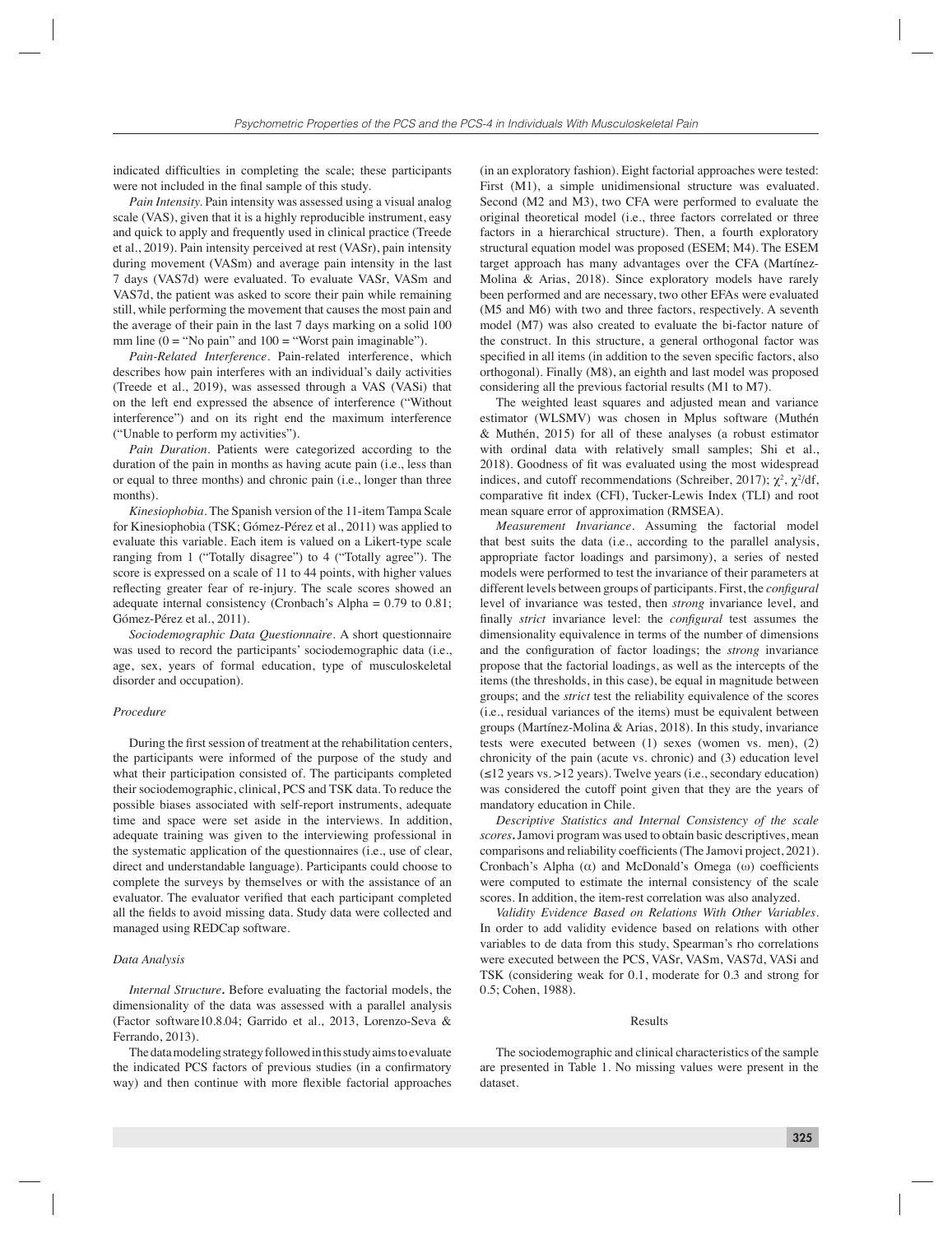| Table 1<br>Sociodemographic and clinical characteristics |            |               |  |  |  |  |  |  |
|----------------------------------------------------------|------------|---------------|--|--|--|--|--|--|
| <b>Variables</b>                                         | $n(\%)$    | Mdn (p25-p75) |  |  |  |  |  |  |
| Age                                                      |            | 52 (33-64)    |  |  |  |  |  |  |
| Sex                                                      |            |               |  |  |  |  |  |  |
| Women                                                    | 282 (71.6) |               |  |  |  |  |  |  |
| Men                                                      | 112 (28.4) |               |  |  |  |  |  |  |
| Years of formal education                                |            | $12(12-15)$   |  |  |  |  |  |  |
| <b>Education</b> level                                   |            |               |  |  |  |  |  |  |
| $\leq$ 12 years                                          | 226 (57.4) |               |  |  |  |  |  |  |
| $>12$ years                                              | 168 (42.6) |               |  |  |  |  |  |  |
| Occupation                                               |            |               |  |  |  |  |  |  |
| <b>Students</b>                                          | 61(15.5)   |               |  |  |  |  |  |  |
| Housewife                                                | 121 (30.7) |               |  |  |  |  |  |  |
| Retired                                                  | 30(7.6)    |               |  |  |  |  |  |  |
| Healthcare services                                      | 21(5.3)    |               |  |  |  |  |  |  |
| Service occupations                                      | 61(15.5)   |               |  |  |  |  |  |  |
| Office and administrative support                        | 40(10.2)   |               |  |  |  |  |  |  |
| Transportation occupations                               | 10(2.5)    |               |  |  |  |  |  |  |
| Education and library occupations                        | 19(4.8)    |               |  |  |  |  |  |  |
| Others                                                   | 31(7.9)    |               |  |  |  |  |  |  |
| Months with pain                                         |            | $6(2-12)$     |  |  |  |  |  |  |
| Chronicity                                               |            |               |  |  |  |  |  |  |
| Acute                                                    | 147 (37.3) |               |  |  |  |  |  |  |
| Chronic                                                  | 247 (62.7) |               |  |  |  |  |  |  |
| Type of musculoskeletal disorder                         |            |               |  |  |  |  |  |  |
| Cervical                                                 | 26(6.6)    |               |  |  |  |  |  |  |
| Dorsal-lumbar                                            | 72 (18.3)  |               |  |  |  |  |  |  |
| UL No-Trauma                                             | 124 (31.5) |               |  |  |  |  |  |  |
| UL Trauma                                                | 20(5.1)    |               |  |  |  |  |  |  |
| LL No-Trauma                                             | 112 (28.4) |               |  |  |  |  |  |  |
| LL Trauma                                                | 40(10.2)   |               |  |  |  |  |  |  |

## *Internal Structure*

A parallel analysis was carried out, checking the data dimensionality. This analysis identified only one dimension for the 13 items of the PCS. Factor loadings, correlations and regressions of the proposed models are showed in Table 2. The fit indices for each of the models can be seen in Table 3.

All the proposed models have RMSEA greater magnitudes than the recommended criteria  $(< .05)$ . Models that allow relations between factors show high or very high correlations or regressions magnitudes. Some items (e.g., 1, 5, 8, 10) showed inappropriate factor loadings in various models  $(> 1)$ . However, the CFI and the TLI showed adequate or good values. In general, the models (including the bifactor) support a single interpretable factor.

After these factorial results, we opted to select those items that  $(a)$  mainly and adequately loaded into the first factor and  $(b)$ whose content was congruent with the theoretical definition of its dimension. This is the case of the eighth model proposed (M8, PCS-4). Note that the first of the proposed theoretical dimensions (Helplessness) was composed of 6 items. Of these, items 1 and 5 were problematic in the different factorial approaches (inappropriate factorial loadings). This is consistent with its content, which we understand does not fit the definition of "Helplessness" (see the content of these items in the Table 4). For all these reasons, we propose a single factor of 4 items (i.e., 2, 3, 4 and 12). The rest of the items are not theoretically related enough, nor are they sufficient to compose a second factor.

### *Measurement Invariance*

As we have described, all the irregularities found in the different factorial approximations have their origin in having proposed confirmatory factors that were never supported by an

| Table 2<br>Factor loadings. correlations and regressions of the proposed models |           |                    |      |                |         |            |         |            |         |         |         |         |                           |                  |      |         |                   |
|---------------------------------------------------------------------------------|-----------|--------------------|------|----------------|---------|------------|---------|------------|---------|---------|---------|---------|---------------------------|------------------|------|---------|-------------------|
|                                                                                 | M1:<br>Un | <b>M2. M3: CFA</b> |      |                |         | M4: ESEM   |         |            | M5: EFA |         | M6: EFA |         |                           | M7: Bifactor CFA |      |         | M8: Un<br>$PCS-4$ |
| i                                                                               | F1        | F1                 | F2   | F <sub>3</sub> | F1      | F2         | F3      | F1         | F2      | F1      | F2      | F3      | ${\mathbf F} {\mathbf G}$ | F1               | F2   | F3      | F1                |
|                                                                                 | .508      | .523               |      |                | 1.170   | .149       | .455    | .084       | .505    | .057    | .352    | .295    | .557                      | $-.087$          |      |         |                   |
| $\overline{2}$                                                                  | .789      | .809               |      |                | .779    | .010       | .040    | .761       | .072    | .750    | .054    | .053    | .696                      | <b>A09</b>       |      |         | .789              |
| 3                                                                               | .779      | .801               |      |                | .735    | $-.050$    | .153    | .718       | .117    | .742    | .009    | .161    | .714                      | .349             |      |         | .779              |
| $\overline{4}$                                                                  | .875      | .892               |      |                | .921    | $-.019$    | $-.030$ | .893       | .001    | .891    | $-.002$ | .015    | .738                      | .496             |      |         | .875              |
| 5                                                                               | .860      | .872               |      |                | 1.089   | $-.159$    | $-.141$ | 1.033      | $-.182$ | 1.093   | $-.221$ | $-.011$ | .667                      | .677             |      |         |                   |
| 6                                                                               | .782      |                    | .889 |                | .464    | .259       | .103    | .438       | .448    | .338    | .438    | .165    | .812                      |                  | .227 |         |                   |
|                                                                                 | .486      |                    | .535 |                | .409    | .239       | .315    | .257       | .290    | .148    | .373    | .013    | .491                      |                  | .149 |         |                   |
| 8                                                                               | .597      |                    |      | .646           | .233    | .241       | .127    | $-.004$    | .694    | .208    | $-.001$ | .872    | .604                      |                  |      | 1.142   |                   |
| 9                                                                               | .789      |                    |      | .856           | .089    | <b>A77</b> | .270    | .302       | .600    | .004    | .912    | $-.109$ | .832                      |                  |      | $-.112$ |                   |
| 10                                                                              | .772      |                    |      | .840           | .011    | $-.250$    | 1.012   | .325       | .558    | .120    | .749    | $-.068$ | .816                      |                  |      | $-.140$ |                   |
| 11                                                                              | .659      |                    |      | .716           | .231    | .635       | .163    | $-.035$    | .800    | $-.014$ | .491    | .454    | .657                      |                  |      | .240    |                   |
| 12                                                                              | .697      | .720               |      |                | .305    | .514       | .152    | <b>A77</b> | .300    | .362    | .398    | $-.004$ | .688                      | .163             |      |         | .697              |
| 13                                                                              | .624      |                    | .691 |                | $-.013$ | .197       | .690    | .153       | .568    | $-.063$ | .730    | .029    | .621                      |                  | .549 |         |                   |
| FG                                                                              |           | .897               | .910 | .905           |         |            |         |            |         |         |         |         |                           |                  |      |         |                   |
| F1                                                                              |           |                    |      |                |         |            |         |            |         |         |         |         |                           |                  |      |         |                   |
| F2                                                                              |           | .816               |      |                | .557    |            |         | .627       |         | .758    |         |         |                           |                  |      |         |                   |
| F <sub>3</sub>                                                                  |           | .812               | .823 |                | .593    | .390       |         |            |         | .266    | .391    |         |                           |                  |      |         |                   |

Note: At the top of the table factor loadings are shown. The lower part of the table shows factor correlations or regression weights (M3). Bold values denote loadings ≥ 0.3. GF = General factor; UN = Unidimensional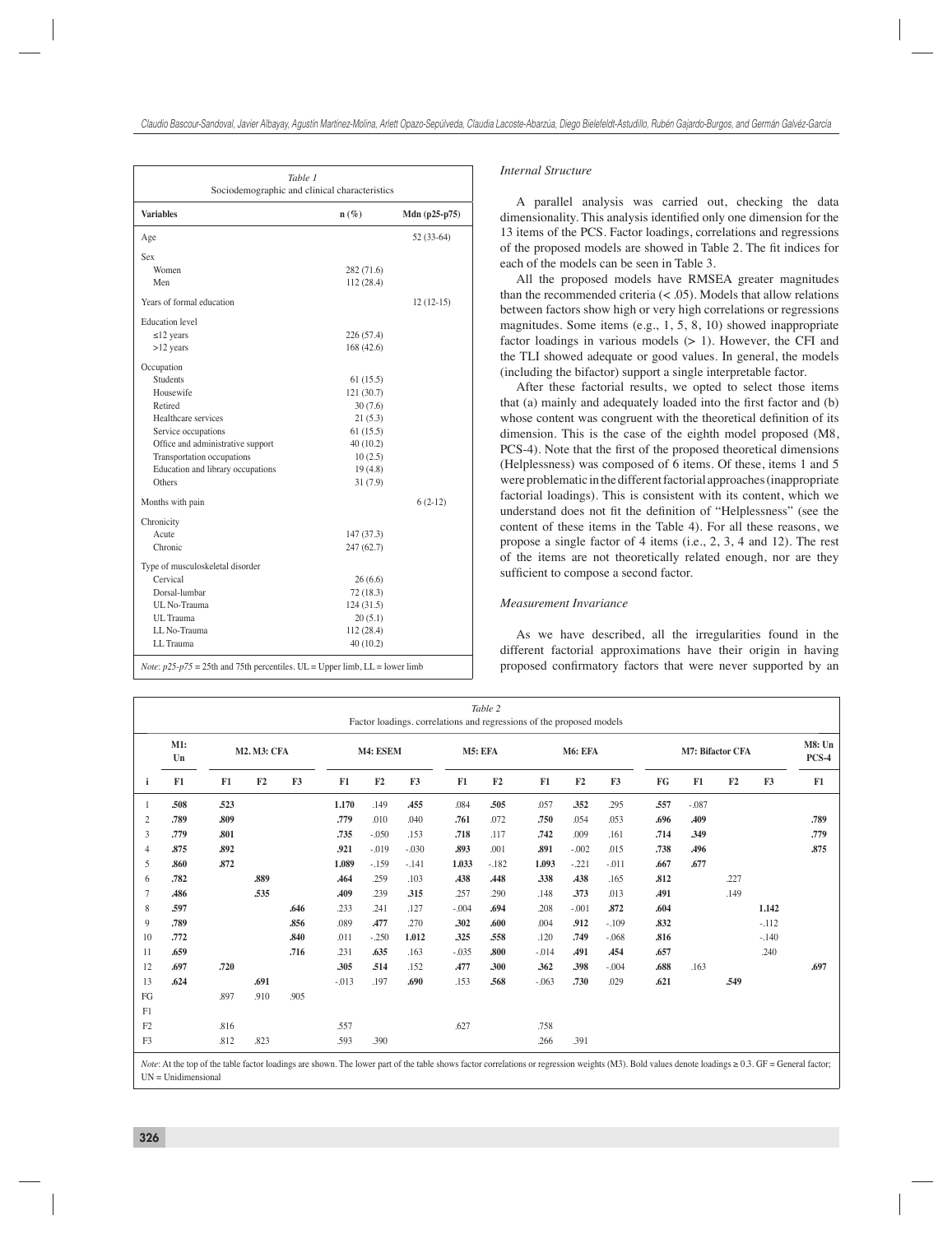|             |                |               |                  |                |                         |          |                |             | Table 3<br>Fit indices of the estimated models |            |       |               |              |              |                    |
|-------------|----------------|---------------|------------------|----------------|-------------------------|----------|----------------|-------------|------------------------------------------------|------------|-------|---------------|--------------|--------------|--------------------|
|             | Model          | Analysis      | <b>Structure</b> | d              | $\mathbf{i}$            | $\chi^2$ | df             | $\chi$ 2/df | <b>RMSEA(CI)</b>                               | <b>CFI</b> | TLI   | <b>ARMSEA</b> | $\Delta$ CFI | $\Delta TLI$ | $\Delta \chi$ 2/df |
|             | M1             | <b>CFA</b>    | Un               | $\mathbf{1}$   | 13                      | 564.678  | 65             | 8.687       | .140(.129.150)                                 | .933       | .919  |               |              |              |                    |
|             | M <sub>2</sub> | <b>CFA</b>    | <b>Cf</b>        | 3              | 13                      | 371.565  | 62             | 5.993       | .113(.102.124)                                 | .958       | .948  |               |              |              |                    |
|             | M <sub>3</sub> | <b>CFA</b>    | Hi               | 3              | 13                      | 371.565  | 62             | 5.993       | .113(.102.124)                                 | .958       | .948  |               |              |              |                    |
| Measurement | M <sub>4</sub> | <b>ESEM</b>   | <b>Cf</b>        | $\overline{3}$ | 13                      | 162.672  | 42             | 3.867       | .085(.072.099)                                 | .984       | .970  |               |              |              |                    |
|             | M <sub>5</sub> | <b>EFA</b>    | <b>Cf</b>        | $\overline{2}$ | 13                      | 269.672  | 53             | 5.088       | .102(.090.114)                                 | .971       | .957  |               |              |              |                    |
|             | M6             | <b>EFA</b>    | <b>Cf</b>        | 3              | 13                      | 162.417  | 42             | 3.867       | .085 (.072 .099)                               | .984       | .970  |               |              |              |                    |
|             | M <sub>7</sub> | <b>B-CFA</b>  | Uf               | 3              | 13                      | 173.417  | 52             | 3.335       | .077(.064.090)                                 | .984       | .975  |               |              |              |                    |
|             | PCS-4          | <b>EFA</b>    | Un               | $\mathbf{1}$   | $\overline{\mathbf{4}}$ | 1.542    | $\overline{2}$ | .771        | .000(.000.092)                                 | 1.000      | 1.001 |               |              |              |                    |
|             | Sex            |               |                  |                |                         |          |                |             |                                                |            |       |               |              |              |                    |
|             | PCS-4          | Configural    | Un               |                | $\overline{4}$          | 7.396    | $\overline{4}$ | 1.849       | .066(.000.139)                                 | .998       | .994  |               |              |              |                    |
|             | PCS-4          | Strong        | Un               | 1              | $\overline{4}$          | 27.196   | 18             | 1.511       | .051(.000.088)                                 | .995       | .997  | $-0.015$      | $-.003$      | .003         | $-.338$            |
|             | PCS-4          | <b>Strict</b> | Un               | $\mathbf{1}$   | $\overline{\mathbf{4}}$ | 31.551   | 22             | 1.434       | $.047$ $(.000$ $.081)$                         | .995       | .997  | $-.004$       | .000         | .000         | $-.077$            |
|             | Edu            |               |                  |                |                         |          |                |             |                                                |            |       |               |              |              |                    |
| Invariance  | <b>PCS-4</b>   | Configural    | Un               | 1              | $\overline{4}$          | 1.363    | 4              | .341        | .000(.000.059)                                 | 1.000      | 1.004 |               |              |              |                    |
|             | PCS-4          | <b>Strong</b> | Un               | 1              | $\overline{4}$          | 2.505    | 18             | 1.139       | .027(.000.071)                                 | .999       | .999  | .027          | $-.001$      | $-.005$      | .798               |
|             | PCS-4          | Strict        | Un               | 1              | $\overline{4}$          | 49.867   | 22             | 2.267       | .080(.051.110)                                 | .998       | .992  | .053          | $-.001$      | $-.007$      | 1.128              |
|             | Pain           |               |                  |                |                         |          |                |             |                                                |            |       |               |              |              |                    |
|             | <b>PCS-4</b>   | Configural    | Un               | 1              | $\overline{4}$          | 1.455    | 4              | .364        | .000(.000.062)                                 | 1.000      | 1.004 |               |              |              |                    |
|             | PCS-4          | <b>Strong</b> | Un               | 1              | $\overline{\mathbf{4}}$ | 12.766   | 18             | .709        | $.000$ $.000$ $.041$                           | 1.000      | 1.002 | .000          | .000         | $-.002$      | .345               |
|             | PCS-4          | Strict        | Un               | 1              | $\overline{4}$          | 31.262   | 22             | 1.421       | .046(.000.081)                                 | .995       | .997  | .046          | $-.005$      | $-.005$      | .712               |

Note: d = dimensions; i = number of items; EFA= Exploratory Factor Analysis; CFA = Confirmatory Factor Analysis; ESEM = exploratory structural equation model; B-CFA = Bifactor CFA; Edu = Level of education (< 12 years vs. > 12); Pain = Pain chronicity (Acute vs. Chronic); CI= 90% Confidence Interval; bold measurement and invariance models showed the best test results; Un = Unidimensional, Cf = Correlated factors; Hi = Hierarchical structure

|              |                                                              | Table 4                                                    |
|--------------|--------------------------------------------------------------|------------------------------------------------------------|
|              |                                                              | (PSC and PSC-4 items)                                      |
| $\mathbf{i}$ | Helplessness / Indefensión (English / Spanish)               |                                                            |
|              | I worry all the time about whether the pain will end         | Me preocupo sobre si el dolor se acabará                   |
| 2            | I feel I can't go on                                         | Siento que ya no puedo continuar debido al dolor           |
| 3            | It's terrible and I think it's never going to get any better | El dolor es muy fuerte y creo que nunca va a mejorar       |
|              | It's awful and I feel that it overwhelms me                  | El dolor es muy desagradable y siento que me supera        |
| 5            | I feel I can't stand it anymore                              | Siento que no aguanto más el dolor                         |
| 12           | There's nothing I can do to reduce the intensity of the pain | No puedo hacer nada para disminuir la intensidad del dolor |
| $\mathbf{1}$ | Magnification / Magnificación (English / Spanish)            |                                                            |
| 6            | I become afraid that the pain will get worse                 | Tengo miedo de que el dolor pueda ir en aumento            |
|              | I keep thinking of other painful events                      | Me vienen a la memoria experiencias dolorosas anteriores   |
| 13           | I wonder whether something serious may happen                | Me pregunto si me podría pasar algo grave                  |
|              | Rumination / Rumiación (English / Spanish)                   |                                                            |
| 8            | I anxiously want the pain to go away                         | Deseo con muchas ganas que el dolor desaparezca            |
| 9            | I can't seem to keep it out of my mind                       | No paro de pensar en el dolor                              |
| 10           | I keep thinking about how much it hurts                      | Estoy centrado en cuánto me duele                          |
| 11           | I keep thinking about how badly I want the pain to stop      | Pienso en que lo quiero es que me deje de doler            |
|              | Note: Bold items are the final reduced scale version (PCS-4) |                                                            |

EFA (including a parallel analysis). That is why we propose the PCS-4 for the following invariance analysis.

Tests of *configural*, *strong* and *strict* invariance (see Table 5) were executed between sexes (female and male), chronicity (acute and chronic) and education level  $( \leq 12 \text{ years vs.} > 12 \text{ years}).$  All mentioned fit indices met the criteria for a strong level between education and chronicity groups and a strict invariance level between sexes. This means that considering PCS-4 with regard to the collected data, at least factor structure and factor loading magnitudes were equivalent between these groups.

*Descriptive Analysis, Internal Consistency and Mean Comparisons*

The scores obtained by the participants on the PCS and PCS-4 are provided in Tables 5 and 6. Comparisons of means (see Table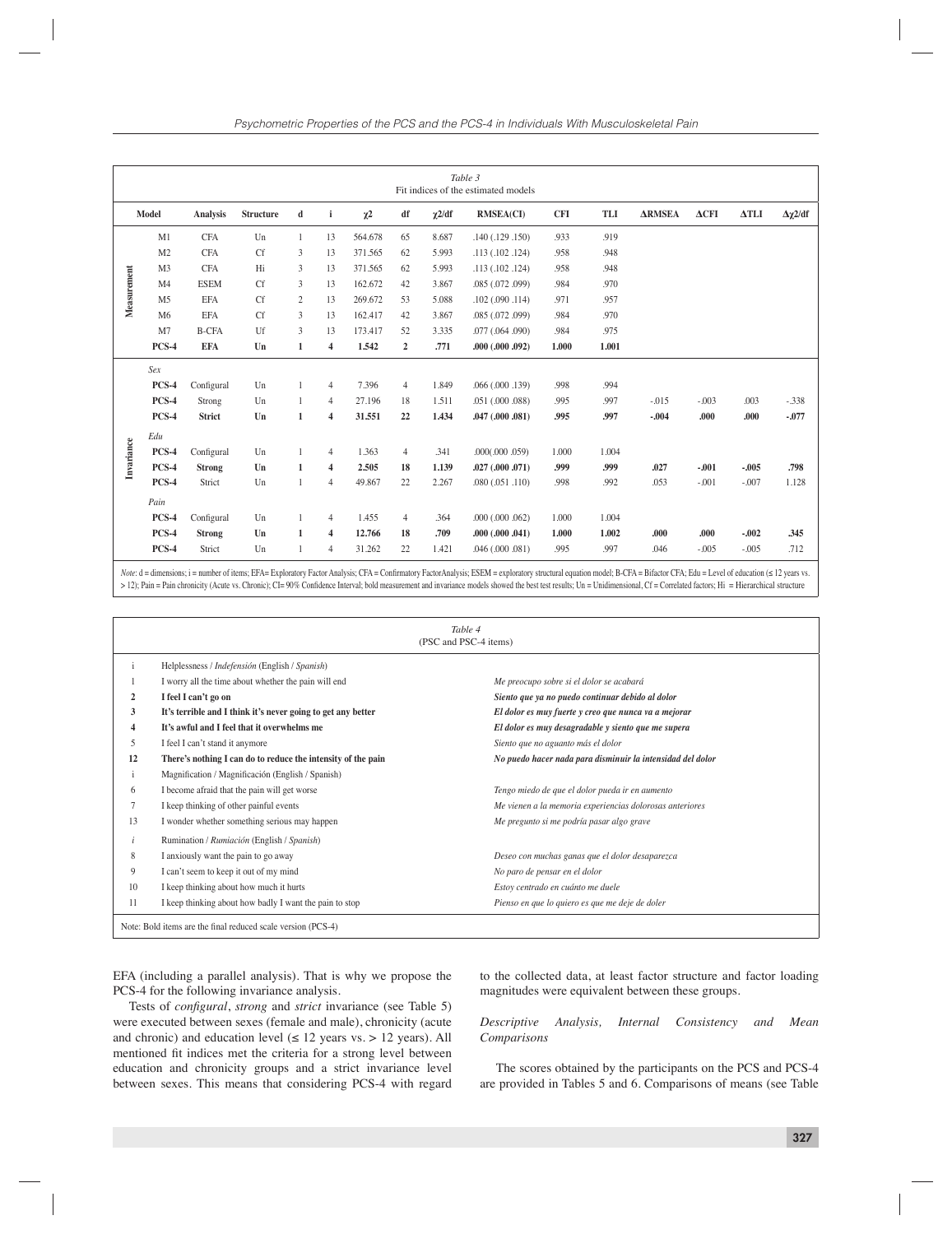6) concur with the analysis of invariance; that is, the differences between groups are generally not significant or small in magnitude (Cohen's  $d < 0.5$ ).

As shown in Table 7, the PCS-4 item scores presented good internal consistency ( $\alpha = .84$ ,  $\omega = .84$ ). In general the PCS scales scores is adecuate or high: helplessness,  $\alpha = .86$ ,  $\omega = .87$ ; magnification,  $\alpha = .69$ ,  $\omega = .71$ ; rumination,  $\alpha = .77$ ,  $\omega = .77$ . Discrimination indices (item-rest correlation) were shown to be adequate in all cases (i.e.,  $> 0.20$ ).

#### *Validity Evidence Based on Relations With Other Variable***s**

The Spearman's rho correlation coefficient was pointed a positive relation between PCS/PCS-4 and VASr, VASm, VAS7d, VASi and TSK. This is, a higher level of catastrophism was

| Table 5<br>Descriptive statistics of the study scales |      |           |      |      |      |  |  |  |  |  |
|-------------------------------------------------------|------|-----------|------|------|------|--|--|--|--|--|
| <b>Variables</b>                                      | М    | <b>SD</b> | Mdn  | p25  | p75  |  |  |  |  |  |
| <b>PCS</b>                                            |      |           |      |      |      |  |  |  |  |  |
| Total                                                 | 27.1 | 10.7      | 27.5 | 20   | 35   |  |  |  |  |  |
| Helplessness                                          | 11.5 | 5.5       | 11.5 | 8.0  | 15.0 |  |  |  |  |  |
| Magnification                                         | 5.6  | 3.1       | 5.0  | 3.0  | 8.0  |  |  |  |  |  |
| Rumination                                            | 10.1 | 3.4       | 10.0 | 8.0  | 12.0 |  |  |  |  |  |
| PCS-4                                                 | 7.0  | 3.9       | 7.0  | 4.0  | 10.0 |  |  |  |  |  |
| <b>TSK</b>                                            | 31.7 | 6.9       | 33.0 | 27.0 | 37.0 |  |  |  |  |  |
| VASr                                                  | 31.0 | 30.0      | 28.5 | 6.0  | 50.0 |  |  |  |  |  |
| VASm                                                  | 65.2 | 25.7      | 70.0 | 50.0 | 85.0 |  |  |  |  |  |
| VAS7d                                                 | 54.9 | 26.6      | 59.0 | 35.0 | 74.0 |  |  |  |  |  |
| VASi                                                  | 59.1 | 27.2      | 62.5 | 44.0 | 80.0 |  |  |  |  |  |

| <b>PCS</b> | M(SD)       | Mdn $(p25-p75)$ | $\boldsymbol{p}$ | Effect size, 95% CI           |  |  |
|------------|-------------|-----------------|------------------|-------------------------------|--|--|
| Sex        |             |                 |                  |                               |  |  |
| Women      | 28.2(10.4)  | 29.0 (22-36)    | p < .001         |                               |  |  |
| Men        | 24.3 (10.8) | 24.5 (17-32)    |                  | $d = 0.38, [0.15, 0.6]$       |  |  |
| Edu        |             |                 |                  |                               |  |  |
| <12        | 28.8(10.5)  | $30.0(22-36)$   | p < .001         |                               |  |  |
| >12        | 24.9(10.6)  | 24.0 (17-32)    |                  | $d = 0.36$ , [0.16, 0.57]     |  |  |
| Pain       |             |                 |                  |                               |  |  |
| Acute      | 26.7(10.4)  | $27.0(20-34)$   |                  |                               |  |  |
| Chronic    | 27.4 (10.8) | $28.0(21-35)$   | $p = .523$       | $d = -0.07$ , $[-0.27, 0.14]$ |  |  |
| $PCS-4$    |             |                 |                  |                               |  |  |
| Sex        |             |                 |                  |                               |  |  |
| Women      | 7.5(3.9)    | $7.0(5-10)$     | p < .001         | $d = 0.49, [0.26, 0.72]$      |  |  |
| Men        | 5.6(3.8)    | $5.0(3-8)$      |                  |                               |  |  |
| Edu        |             |                 |                  |                               |  |  |
| $\leq$ 12  | 7.6(3.9)    | $7.0(5-10)$     | p < .001         |                               |  |  |
| >12        | 6.2(3.8)    | $6.0(3-9)$      |                  | $d = 0.36$ , [0.16, 0.56]     |  |  |
| Pain       |             |                 |                  |                               |  |  |
| Acute      | 6.5(3.8)    | $6.0(4-9)$      |                  |                               |  |  |
| Chronic    | 7.3(4.0)    | $7.0(4-10)$     | $p = .057$       | $d = -0.20$ , $[-0.40, 0.07]$ |  |  |

associated with greater pain intensity (at rest, during movement, on average over the last 7 days), greater pain-related interference, and greater kinesiophobia (see details in Table 8). We also want to point out that the PCS and the PCS-4 scores were strongly correlated  $(r_s = .91, 95\% \text{ CI} [.88, .93], p < .001)$ .

| Scale $(\alpha, \omega)$      | i              | M   | <b>SD</b> | Sk     | K      | $\mathbf{r}_{i}$ | If item<br>dropped |          |  |
|-------------------------------|----------------|-----|-----------|--------|--------|------------------|--------------------|----------|--|
|                               |                |     |           |        |        |                  | $\alpha$           | $\omega$ |  |
|                               | $\mathbf{1}$   | 2.8 | 1.2       | $-0.7$ | $-0.4$ | .370             | .881               | .885     |  |
|                               | $\overline{c}$ | 1.7 | 1.2       | 0.0    | $-0.8$ | .710             | .822               | .836     |  |
| Helplessness                  | 3              | 1.7 | 1.2       | 0.3    | $-0.8$ | .719             | .820               | .835     |  |
| (.858, .867)                  | $\overline{4}$ | 1.9 | 1.2       | 0.0    | $-0.8$ | .777             | .809               | .820     |  |
|                               | 5              | 1.7 | 1.2       | 0.1    | $-0.9$ | .748             | .815               | .824     |  |
|                               | 12             | 1.7 | 1.2       | 0.3    | $-0.8$ | .582             | .846               | .858     |  |
|                               | 6              | 2.3 | 1.3       | $-0.3$ | $-1.0$ | .578             | .505               | .505     |  |
| Magnification<br>(.692, .705) | $\overline{7}$ | 1.5 | 1.3       | 0.4    | $-0.9$ | .407             | .719               | .719     |  |
|                               | 13             | 1.8 | 1.3       | 0.2    | $-1.0$ | .543             | .552               | .553     |  |
|                               | 8              | 3.6 | 0.9       | $-2.2$ | 4.8    | .448             | .774               | .785     |  |
| Rumination                    | 9              | 1.7 | 1.2       | 0.2    | $-0.8$ | .636             | .679               | .733     |  |
| (.770, .774)                  | 10             | 1.7 | 1.2       | 0.3    | $-0.7$ | .620             | .689               | .723     |  |
|                               | 11             | 3.1 | 1.1       | $-1.1$ | 0.4    | .602             | .699               | .731     |  |
|                               | $\overline{c}$ | 1.7 | 1.2       | 0.0    | $-0.8$ | .663             | .797               | .803     |  |
| PCS-4                         | 3              | 1.7 | 1.2       | 0.3    | $-0.8$ | .712             | .776               | .783     |  |
| (.838, .841)                  | $\overline{4}$ | 1.9 | 1.2       | 0.0    | $-0.8$ | .728             | .769               | .774     |  |
|                               | 12             | 1.7 | 1.2       | 0.3    | $-0.8$ | .581             | .834               | .835     |  |

*Note:* Sk = Skewnees; K = Kurtosis;  $r_{i\sigma}$  = item-rest correlation;  $\alpha$  = Cronbach's  $\alpha$ ;  $\omega$  = McDonald's ω

| Table 8<br>Spearman's rho correlation between PCS (and its subscales), VASr, VASm, VAS7d,<br>VASi and TSK |                         |                                   |                                    |                                 |                      |  |  |  |  |  |
|-----------------------------------------------------------------------------------------------------------|-------------------------|-----------------------------------|------------------------------------|---------------------------------|----------------------|--|--|--|--|--|
| Outcome<br>measurement                                                                                    | <b>PCS</b> total        | <b>PCS</b><br><b>Helplessness</b> | <b>PCS</b><br><b>Magnification</b> | <b>PCS</b><br><b>Rumination</b> | PCS-4                |  |  |  |  |  |
| VASr                                                                                                      | $.36$ [.27, .44]        | $.39$ [.31, .47]                  | $.23$ [ $.13$ , $.33$ ]            | $.28$ [.19, .38]                | $.37$ [.28, .46]     |  |  |  |  |  |
| VASm                                                                                                      | $.35$ [ $.26$ , $.44$ ] | $.39$ $[.30, .49]$                | $.20$ [.10, .30]                   | $.32$ $1.23$ , $.411$           | $.37$ [.28, .47]     |  |  |  |  |  |
| VAS7d                                                                                                     | .40 [.30, .49]          | $.44$ [ $.35, .53$ ]              | $.25$ [.15, .34]                   | $.33$ $1.24$ , $.421$           | $.42$ [ $.33, .50$ ] |  |  |  |  |  |
| <b>VASi</b>                                                                                               | .44 [.35, .53]          | .47 [.38, .56]                    | $.31$ $[.22, .41]$                 | $.34$ $[.26, .43]$              | .46 [.37, .55]       |  |  |  |  |  |
| <b>TSK</b>                                                                                                | $.49$ [.41, .58]        | $.42$ [ $.33, .51$ ]              | $.46$ [ $.38, .55$ ]               | $.45$ [.37, .53]                | .42 [.33, .51]       |  |  |  |  |  |

#### Discussion

This study aimed to analyze the psychometric properties of the Spanish PCS in Chilean individuals with musculoskeletal pain. The initial Sullivan analyses of PCS responses supported a threecomponent structure based on a PCA. However, as we mentioned before, the PCS has never shown robust empirical support for the three mentioned factors in an exploratory factorial way (although it has shown components or composites, which is different; Widaman, 2007). This three-component structure was not supported by parallel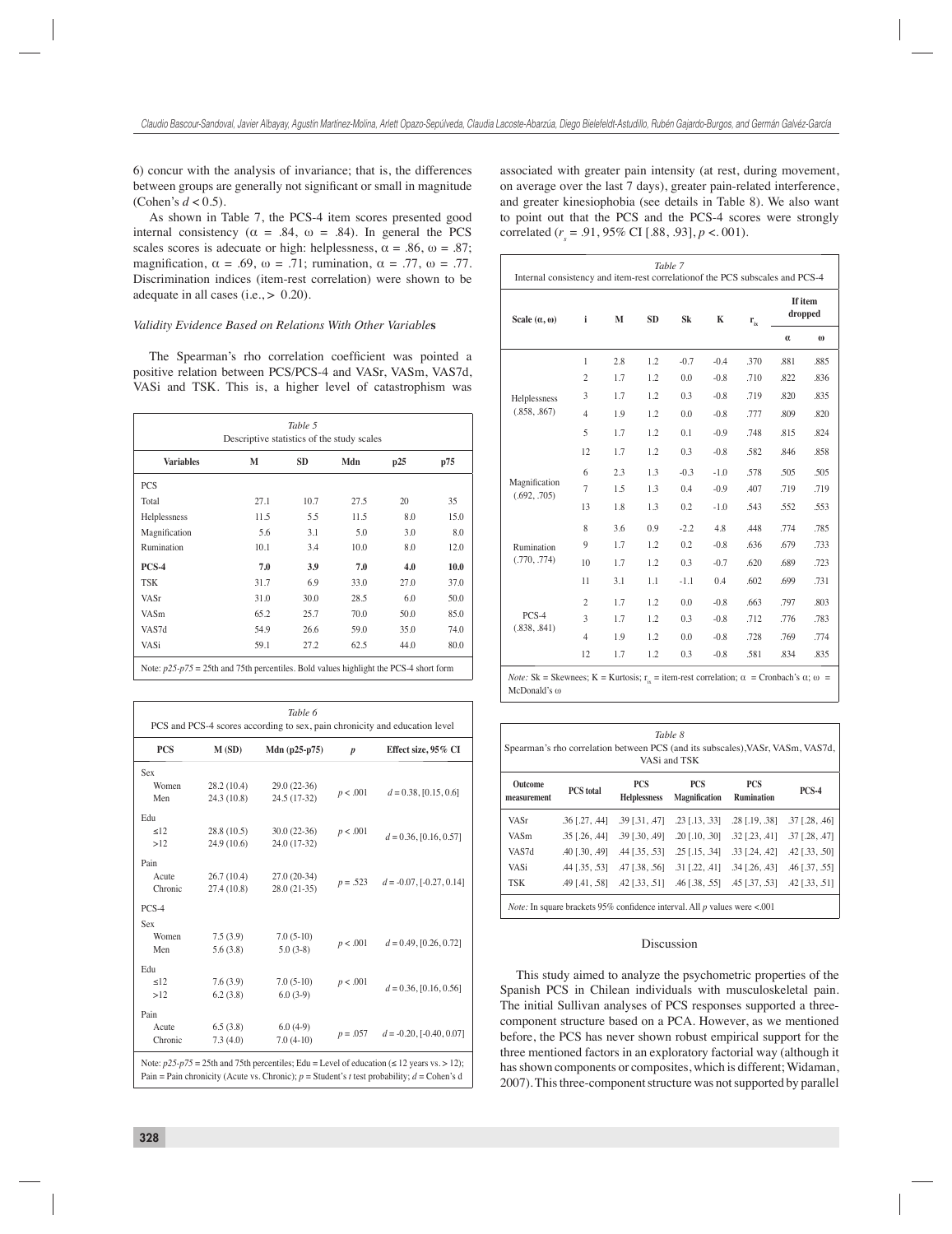analysis or exploratory factor approximations; our results indicated that the Spanish version of the PCS has a unidimensional structure. Despite the original proposal of a three-component structure, the scale's total score is usually used both in clinical practice and research. In addition, a short form of the PCS, the PCS-4, was well supported in terms of reliability and validity by four items. The PCS and the PCS-4 were highly correlated  $(r_s = .91)$ .

PCS and PCS-4 scores showed good internal consistency and adequate relations with other variables (i.e., VASr, VASm, VAS7d, VASi and TSK). These relationships are similar in magnitude to previous studies with pain intensity (Monticone et al., 2012; Sullivan et al., 1995) and kinesiophobia (Monticone et al., 2012; Salvador et al., 2020).

PC, pain, and kinesiophobia are variables that form part of the Fear-Avoidance Model of Musculoskeletal Pain (Leeuw et al., 2007). This suggests that individuals catastrophically misinterpret their pain and these dysfunctional interpretations give rise to a fear of movement (Leeuw et al., 2007). Thus, our results support the link between these variables.

In line with previous studies (Sullivan et al., 2001), women presented higher levels of catastrophism than men in our study. This difference is not due to an inadequate fit to the structural model of the measurement, given that the scale demonstrates measurement invariance between women and men. In addition, individuals with  $\leq$  12 (vs. > 12) years of formal education presented higher levels of catastrophism. This is consistent with Shen et al. (2018), who found a negative association between the level of catastrophism and the education level of individuals with chronic musculoskeletal pain.

Our study represents a useful resource for the vast corpus of studies that include individuals with musculoskeletal pain. This is because individuals with chronic and acute pain were included, in contrast to other studies that have assessed specific populations. In addition, a suitable number of individuals adapted for the statistical analysis was considered. In this same vein, the use of rigorous statistical analysis is a noteworthy point of this study.

Although the validation of PCS and PCS-4 presented here are promising, this study is not without weaknesses. The Spanish version of the PCS used in this study was the one developed by Olmedilla et al. (2013), not undertaking a translation process of Sullivan's original survey (Sullivan et al., 1995). However, the analysis by a committee of experts agreed that the survey was understandable for the Chilean population and that, therefore, it fulfilled the conditions of applicability. Another limitation is the sample composition: the disproportion of sex (smaller proportion of men). However, this is common in musculoskeletal pain studies (Schütze et al., 2018). These results are representative of individuals with musculoskeletal pain, and extrapolation to other clinical populations (e.g., individuals with oncological pain) should be done with caution. It would also be desirable to generalize these results to other languages where the psychometric properties of the instrument have not been tested yet. Finally, it should be noted that in recent years instruments that allow evaluating the daily fluctuation of PC (i.e., daily PCS; Darnall et al., 2017) have ben developed, marking a difference with the instruments that evaluate PC as a trait variable (i.e., PCS), opening new and exciting lines of

research highlighting the importance of this construct in people's health. In addition, our promising results with PCS-4 support the literature (e.g., Kruyen et al., 2014), that emphasizes that short administration time in change assessment is very desirable to decrease the fatigue and burden of individuals, who often do not feel well, especially when they are in pain as the participants of the present investigation. Moreover, it should be kept in mind that most tests are part of protocols or batteries that are often timeconsuming. In this vein, it should be noted that one disadvantage of short versions of the tests is their accuracy (Mellenbergh, 1996). However, the PCS-4 has demonstrated high reliability and validity to measure PCS adequately.

#### Conclusions

This study shows that the Spanish version PCS-4 is adequate to measure PC in Chileans who suffer from musculoskeletal pain, potentially being used in both clinical practice and research in other Spanish-speaking countries.

In future studies, we strongly suggest that researchers make a more exhaustive analysis of the PCS (of all its items) with an appropriate factorial approach. We support using the short version of the PCS (PSC-4) instead of the original one until a more precise definition, and a proper analysis of its dimensions is made (even starting from the data already published).

The PCS-4 can benefit research and care in clinical contexts of Spanish-speaking communities, the second most-spoken language globally by many native speakers (Eberhard et al., 2020). This is because PC has been consistently associated with various healthrelated outcomes (i.e., pain intensity, physical disability, mental well-being, development of chronic pain; Khan et al., 2011; Suso-Ribera et al., 2017), and is considered a key target of intervention. Furthermore, from the scope of the study, having a valid and reliable instrument makes it possible to develop studies that assess the effectiveness of therapies aiming to reduce PC and studies aiming to increase our knowledge regarding the perception of pain and chronification.

#### Acknowledgments

We thank the *Dirección de Investigación de la Universidad de La Frontera*. We also thank Helen M. Lowry for proofreading the article.

### Funding

This research was funded by DIUFRO (project code DI20- 0046) and by ANID-Chile (FONIS, project code SA19I0003).

#### Conflicts of Interest

The authors declare no conflict of interest. The funders had no role in the design of the study; in the collection, analyses, or interpretation of data; in the writing of the manuscript, or in the decision to publish the results.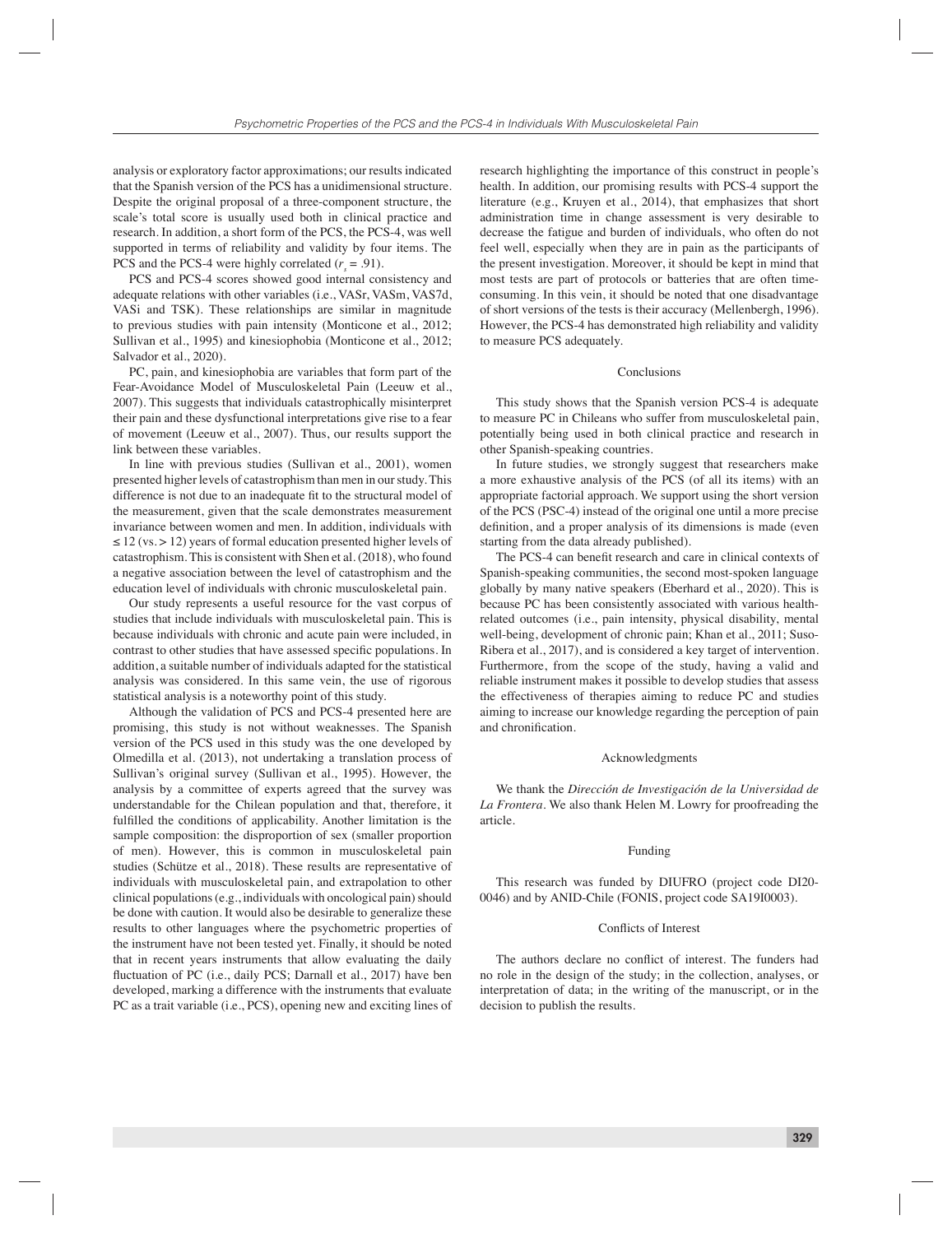#### References

- Bascour-Sandoval, C., Salgado-Salgado, S., Gómez-Milán, E., Fernández-Gómez, J., Michael, G. A., & Gálvez-García, G. (2019). Pain and Distraction According to Sensory Modalities: Current Findings and Future Directions. *Pain Practice: The Official Journal of World Institute of Pain*, *19*(7), 686-702. https://doi.org/10.1111/papr.12799
- Blyth, F. M., Briggs, A. M., Schneider, C. H., Hoy, D. G., & March, L. M. (2019). The global burden of musculoskeletal pain-where to from here? *American Journal of Public Health*, *109*(1), 35-40. https://doi. org/10.2105/AJPH.2018.304747
- Burns, L. C., Ritvo, S. E., Ferguson, M. K., Clarke, H., Seltzer, Z., & Katz, J. (2015). Pain catastrophizing as a risk factor for chronic pain after total knee arthroplasty: A systematic review. *Journal of Pain Research*, *8*(1), 21-32. https://doi.org/10.2147/JPR.S64730
- Campbell, C. M., & Edwards, R. R. (2012). Ethnic differences in pain and pain management. *Pain Management*, *2*(3), 219-230. https://doi. org/10.2217/pmt.12.7
- Cohen, J. (2013). *Statistical power analysis for the behavioral sciences* (2nd ed.). Routledge. https://doi.org/10.4324/9780203771587
- Cook, K. F., Mackey, S., Jung, C., & Darnall, B. D. (2021). The factor structure and subscale properties of the pain catastrophizing scale: Are there differences in the distinctions? *Pain Reports*, *6*(1), e909. https:// doi.org/10.1097/PR9.0000000000000909
- Darnall, B. D., Sturgeon, J. A., Cook, K. F., Taub, C. J., Roy, A., Burns, J. W., Sullivan, M., & Mackey, S. C. (2017a). Development and Validation of a Daily Pain Catastrophizing Scale. *The Journal of Pain*, *18*(9), 1139-1149. https://doi.org/10.1016/j.jpain.2017.05.003
- Day, M. A., & Thorn, B. E. (2010). The relationship of demographic and psychosocial variables to pain-related outcomes in a rural chronic pain population. *Pain*, *151*(2), 467-474. https://doi.org/10.1016/j. pain.2010.08.015
- Eberhard, D. M., Simons, G. F., & Fennig, C. D. (Eds.) (2020). *Ethnologue: Languages of the World* (23rd ed.). SIL International. http://www. ethnologue.com
- García, J., Rodero, B., Alda, M., Sobradiel, N., Montero, J., & Moreno, S. (2008). Validation of the Spanish version of the Pain Catastrophizing Scale in fibromyalgia. *Medicina Clínica*, 131(13), 487-492. https://doi. org/10.1157/13127277
- Garrido, L. E., Abad, F. J., & Ponsoda, V. (2013). A new look at Horn's parallel analysis with ordinal variables. *Psychological Methods*, *18*(4), 454-474. https://doi.org/10.1037/a0030005
- Gómez-Pérez, L., López-Martínez, A. E., & Ruiz-Párraga, G. T. (2011). Psychometric properties of the spanish version of the Tampa Scale for Kinesiophobia (TSK). *Journal of Pain*, *12*(4), 425-435. https://doi. org/10.1016/j.jpain.2010.08.004
- Hancock, G. R., Hancock, G. R., Mueller, R. O., Stapleton, L. M., & Mueller, R. O. (Eds.) (2010). *The Reviewer's Guide to Quantitative Methods in the Social Sciences* (1st ed.). Routledge. https://doi. org/10.4324/9780203861554
- Ikemoto, T., Hayashi, K., Shiro, Y., Arai, Y., Marcuzzi, A., Costa, D., & Wrigley, P. (2020). A systematic review of cross-cultural validation of the pain catastrophizing scale. *European Journal of Pain*, *24*(7), 1228- 1241. https://doi.org/10.1002/ejp.1587
- JASP Team (2020). *JASP* (0.14). [Computer software]. https://jasp-stats. org/
- Khan, R. S., Ahmed, K., Blakeway, E., Skapinakis, P., Nihoyannopoulos, L., Macleod, K., Sevdalis, N., Ashrafian, H., Platt, M., Darzi, A., & Athanasiou, T. (2011). Catastrophizing: A predictive factor for postoperative pain. *The American Journal of Surgery*, *201*(1), 122-131. https://doi.org/10.1016/j.amjsurg.2010.02.007
- Kruyen, P. M., Emons, W. H. M., & Sijtsma, K. (2014). Assessing individual change using short tests and questionnaires. *Applied Psychological Measurement*, *38*(3), 201-216. https://doi. org/10.1177/0146621613510061
- Leeuw, M., Goossens, M. E. J. B., Linton, S. J., Crombez, G., Boersma, K., & Vlaeyen, J. W. S. (2007). The Fear-Avoidance Model of Musculoskeletal Pain: Current State of Scientific Evidence. *Journal of Behavioral Medicine*, *30*(1), 77-94. https://doi.org/10.1007/s10865-006-9085-0
- Lorenzo-Seva, U., & Ferrando, P. J. (2013). FACTOR 9.2 A Comprehensive Program for Fitting Exploratory and Semiconfirmatory Factor Analysis

and IRT Models. *Applied Psychological Measurement*, *37*(6), 497-498. https://doi.org/10.1177/0146621613487794

- Martínez-Molina, A., & Arias, V. B. (2018). Balanced and positively worded personality short-forms: Mini-IPIP validity and cross-cultural invariance. *PeerJ*, *6*, e5542. https://doi.org/10.7717/peerj.5542
- Mellenbergh, G. J. (1996). Measurement precision in test score and item response models. *Psychological Methods*, *1*(3), 293-299. https://doi. org/10.1037/1082-989X.1.3.293
- Monticone, M., Baiardi, P., Ferrari, S., Foti, C., Mugnai, R., Pillastrini, P., Rocca, B., & Vanti, C. (2012). Development of the Italian version of the Pain Catastrophising Scale (PCS-I): Cross-cultural adaptation, factor analysis, reliability, validity and sensitivity to change. *Quality of Life Research*, *21*(6), 1045-1050. https://doi.org/10.1007/s11136-011- 0007-4
- Moore, E., Thibault, P., Adams, H., & Sullivan, M. J. L. (2016). Catastrophizing and pain-related fear predict failure to maintain treatment gains following participation in a pain rehabilitation program. *Pain Reports*, *1*(2), e567. https://doi.org/10.1097/PR9.0000000000000567
- Moshagen, M., & Musch, J. (2014). Sample Size Requirements of the Robust Weighted Least Squares Estimator. *Methodology*, *10*(2), 60-70. https://doi.org/10.1027/1614-2241/a000068
- Muñiz, J., & Fonseca-Pedrero, E. (2019). Ten steps for test development. *Psicothema*, *31*(1), 7-16. https://doi.org/10.7334/psicothema2018.291
- Muthén, L. K., & Muthén, B. O. (2015). *Mplus* (Seventh). Muthén & Muthén.
- Olmedilla, A., Ortega Toro, E., & Abenza Cano, L. (2013). Validation of the Pain Catastrophizing Scale in Spanish athletes. *Cuadernos de Psicología Del Deporte*, *13*(1), 83-94. https://doi.org/10.4321/S1578- 84232013000100009
- Raja, S. N., Carr, D. B., Cohen, M., Finnerup, N. B., Flor, H., Gibson, S., Keefe, F. J., Mogil, J. S., Ringkamp, M., Sluka, K. A., Song, X.-J., Stevens, B., Sullivan, M. D., Tutelman, P. R., Ushida, T., & Vader, K. (2020). The revised International Association for the Study of Pain definition of pain: Concepts, challenges, and compromises. Pain, *161*(9), 1976-1982. https://doi.org/10.1097/j.pain.0000000000001939
- Salvador, E. M. E. S., Franco, K. F. M., Miyamoto, G. C., Franco, Y. R. dos S., & Cabral, C. M. N. (2020). Analysis of the measurement properties of the Brazilian-Portuguese version of the Tampa Scale for Kinesiophobia-11 in patients with fibromyalgia. *Brazilian Journal of Physical Therapy*, *25*(2), 168-174. https://doi.org/10.1016/j.bjpt.2020.05.004
- Schreiber, J. B. (2017). Update to core reporting practices in structural equation modeling. *Research in Social and Administrative Pharmacy*, *13*(3), 634-643. https://doi.org/10.1016/j.sapharm.2016.06.006
- Schütze, R., Rees, C., Smith, A., Slater, H., Campbell, J. M., & O'Sullivan, P. (2018). How can we best reduce pain catastrophizing in adults with chronic noncancer pain? A systematic review and meta-analysis. *The Journal of Pain*, *19*(3), 233-256. https://doi.org/10.1016/j. jpain.2017.09.010
- Sehn, F., Chachamovich, E., Vidor, L. P., Dall-Agnol, L., Custódio de Souza, I. C., Torres, I. L. S., Fregni, F., & Caumo, W. (2012). Cross-Cultural Adaptation and Validation of the Brazilian Portuguese Version of the Pain Catastrophizing Scale. *Pain Medicine*, *13*(11), 1425-1435. https://doi.org/10.1111/j.1526-4637.2012.01492.x
- Shen, B., Wu, B., Abdullah, T. B., Zhan, G., Lian, Q., Vania Apkarian, A., & Huang, L. (2018). Translation and validation of Simplified Chinese version of the Pain Catastrophizing Scale in chronic pain patients: Education may matter. *Molecular Pain*, *14*, 174480691875528. https:// doi.org/10.1177/1744806918755283
- Shi, D., DiStefano, C., McDaniel, H. L., & Jiang, Z. (2018). Examining Chi-Square Test Statistics Under Conditions of Large Model Size and Ordinal Data. *Structural Equation Modeling: A Multidisciplinary Journal*, *25*(6), 924-945. https://doi.org/10.1080/10705511.2018.1449 653
- Size, M., Soyannwo, O. A., & Justins, D. M. (2007). Pain management in developing countries. *Anaesthesia*, *62*(s1), 38-43. https://doi. org/10.1111/j.1365-2044.2007.05296.x
- Sullivan, M. J. L., Bishop, S. R., & Pivik, J. (1995). The Pain Catastrophizing Scale: Development and validation. *Psychological Assessment*, *7*(4), 524-532. https://doi.org/10.1037/1040-3590.7.4.524